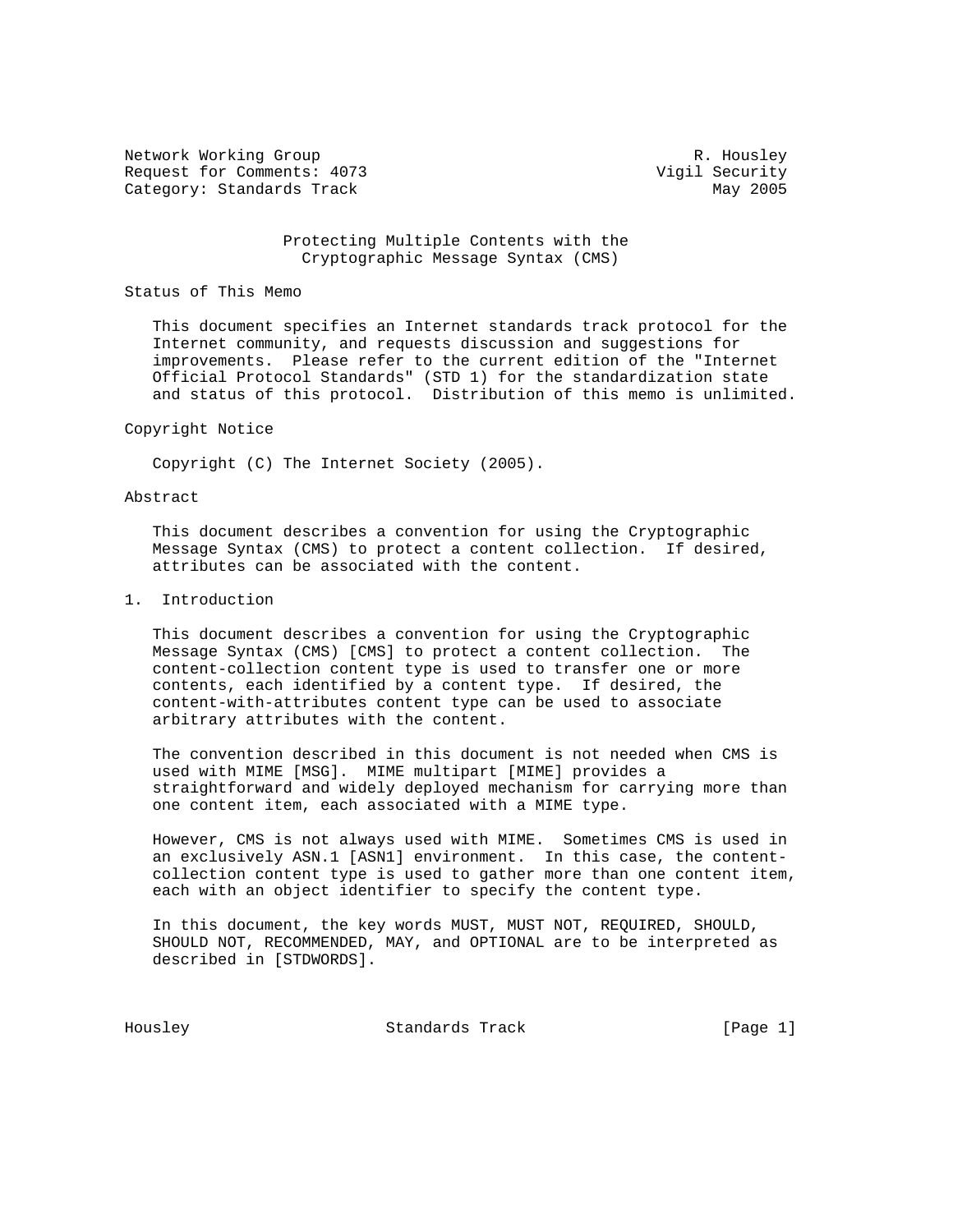# 1.1. Content Collection Example

 This section provides one simple example to illustrate the need for the content-collection content type. Consider an art collector who wants to sell one of his pieces, an ancient Greek urn called an amphora. The collector wants to compose a digitally signed offer for sale. It includes three parts. The first part contains the owner's offer for sale, including the asking price. The second part contains a high-quality image of the amphora. The final part contains an appraisal from a well-respected ceramics expert. The final part is digitally signed by the expert. Figure 1 illustrates the structure, and the CMS SignedData content type is used for the two digital signatures.



Figure 1. Sample use of the ContentCollection Content Type

Housley Standards Track [Page 2]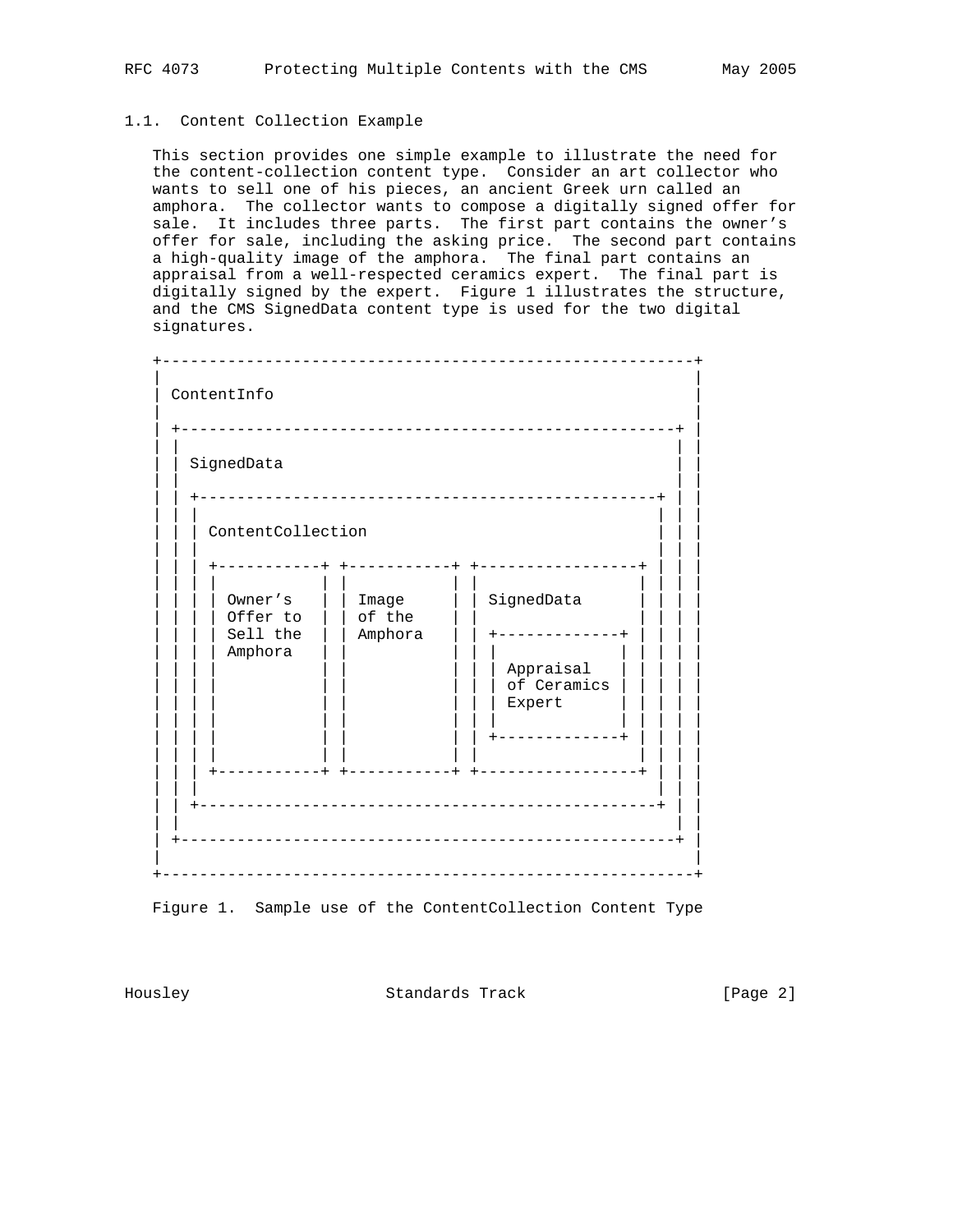### 1.2. Content with Attributes Example

 This section provides one simple example to illustrate the need for the content-with-attributes content type. Consider the art collector from the previous example. Instead of providing a single image of the amphora, the collector provides several images. To aid potential buyers, the collector attaches several attributes to each image. The attributes provide information about the resolution of the image, the date the image was taken, the photographer, and so on. Figure 2 illustrates the collection of images, showing only two images, each with three attributes. This entire image content collection could be carried instead of the single image shown in Figure 1, allowing it to be covered by the collector's digital signature.



Figure 2. Sample use of the ContentWithAttributes Content Type

Housley Standards Track [Page 3]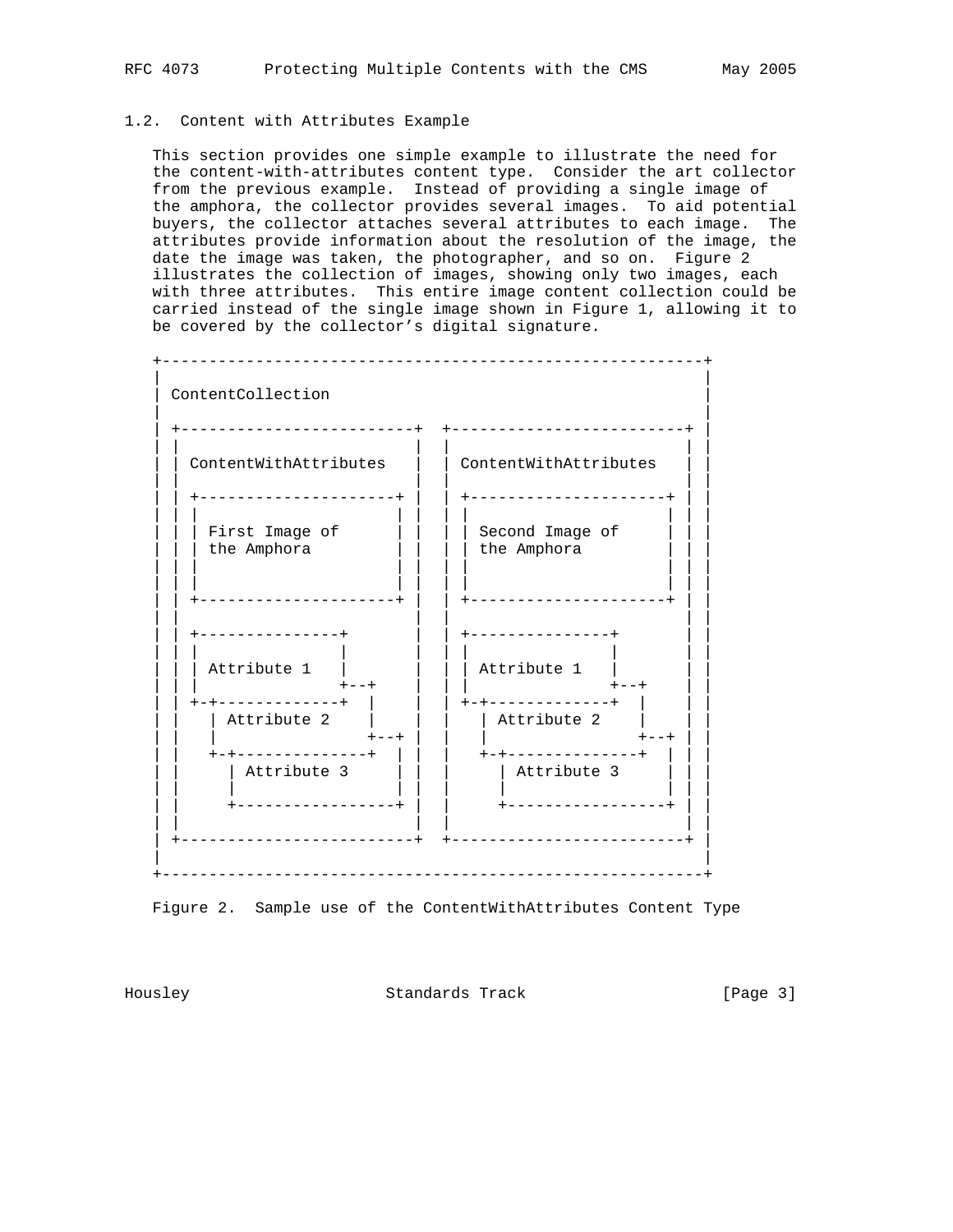## 2. Content Collection Content Type

 The content-collection content type is used to transfer a collection of content items, each identified by a content type. The syntax accommodates contents with varying levels of protection. For example, a content collection could include CMS protection content types as well as unprotected content types. A content collection is expected to be encapsulated in one or more CMS protecting content types, but this is not required by this specification.

 The following object identifier names the content collection content type:

 id-ct-contentCollection OBJECT IDENTIFIER ::= {  $iso(1)$  member-body $(2)$  us $(840)$  rsadsi $(113549)$  pkcs $(1)$ pkcs9(9) smime(16) ct(1) 19 }

The content-collection content has the following syntax:

ContentCollection ::= SEQUENCE SIZE (1..MAX) OF ContentInfo

 The ContentCollection contains a sequence of ContentInfo, one for each content in the collection. The ContentInfo structure is defined in CMS. The contentType object identifier within the ContentInfo indicates the type of the associated content. Implementations of this specification SHOULD be prepared to handle object identifiers for the SignedData, EncryptedData, EnvelopedData, and AuthenticatedData content types, as specified in [CMS]. Implementations of this specification SHOULD also be prepared to handle the object identifier for the CompressedData content type as specified in [COMPRESS].

3. Content-with-Attributes Content Type

 The content-with-attributes content type is used to transfer a single content, which is identified by a content type, and a collection of attributes associated with that content. The syntax accommodates an arbitrary number of attributes; however, there must be at least one attribute.

 The following object identifier names the content-with-attributes content type:

 id-ct-contentWithAttrs OBJECT IDENTIFIER ::= {  $iso(1)$  member-body $(2)$  us $(840)$  rsadsi $(113549)$  pkcs $(1)$ pkcs9(9) smime(16) ct(1) 20 }

Housley **Standards Track** [Page 4]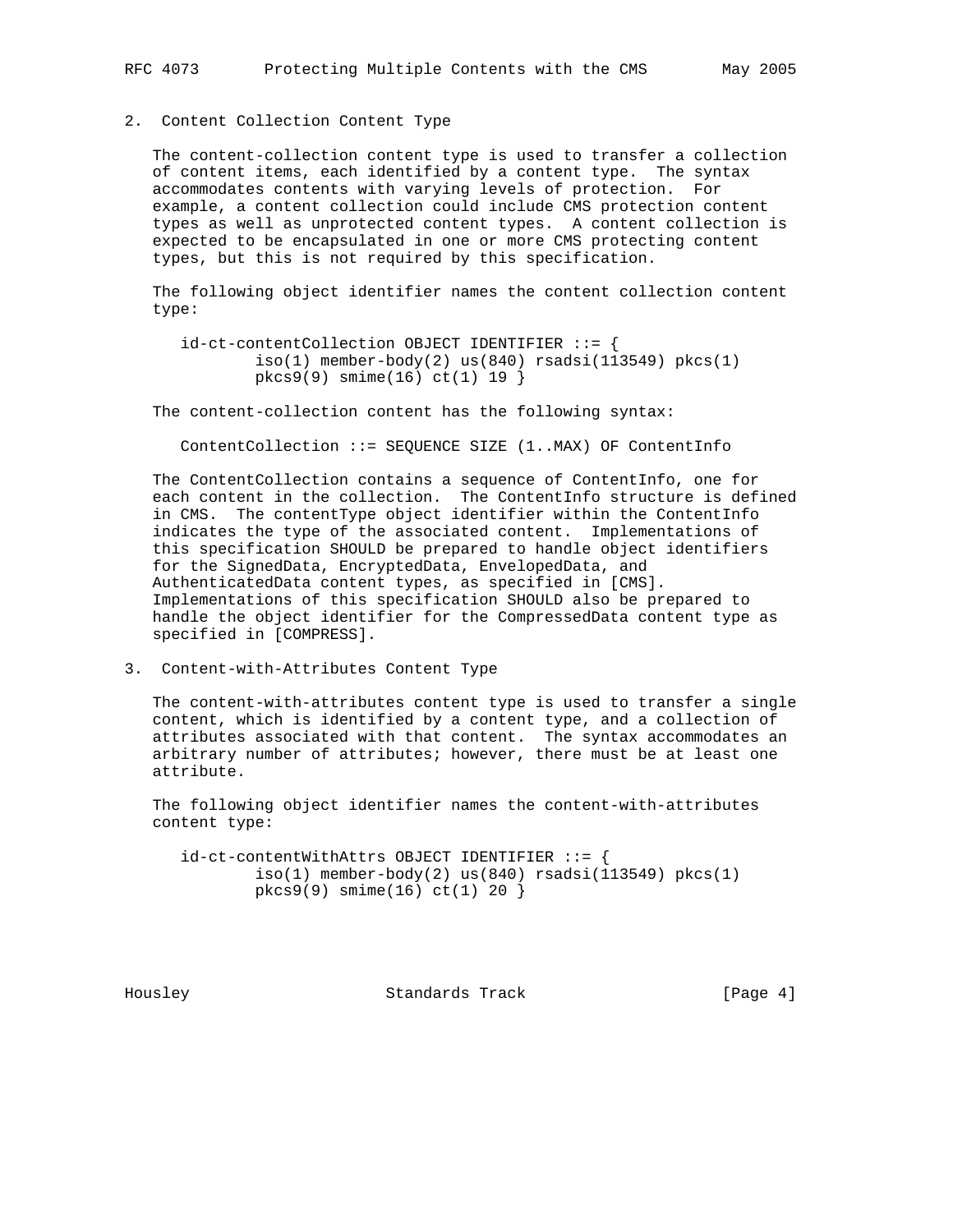The content-with-attributes content has the following syntax:

 ContentWithAttributes ::= SEQUENCE { content ContentInfo, attrs SEQUENCE SIZE (1..MAX) OF Attribute }

 The ContentWithAttributes contains a sequence of a single ContentInfo item followed by a sequence of attributes. The ContentInfo structure is defined in CMS. The contentType object identifier within the ContentInfo indicates the type of the content. The Attribute structure was originally defined in X.501 [X501], and the definition is repeated in CMS.

4. Security Considerations

 The content-collection content type is used to transfer one or more contents, each identified by a content type. The syntax accommodates contents with varying levels of protection. For example, a content collection could include CMS protection content types as well as unprotected content types. A content collection is expected to be encapsulated in one or more CMS protecting content types, but this is not required by this specification. As a result, implementations MUST be prepared to handle multiple levels of encapsulation.

 The security considerations discussed in [CMS] are relevant when CMS is used to protect more than one content by making use of the content collection content type or content with attributes content type.

- 5. References
- 5.1. Normative References
	- [ASN1] CCITT. Recommendation X.208: Specification of Abstract Syntax Notation One (ASN.1). 1988.
	- [COMPRESS] Gutmann, P., "Compressed Data Content Type for Cryptographic Message Syntax (CMS)", RFC 3274, June 2002.
	- [CMS] Housley, R., "Cryptographic Message Syntax (CMS)", RFC 3852, July 2004.
	- [STDWORDS] Bradner, S., "Key words for use in RFCs to Indicate Requirement Levels", BCP 14, RFC 2119, March 1997.

Housley **Standards Track** [Page 5]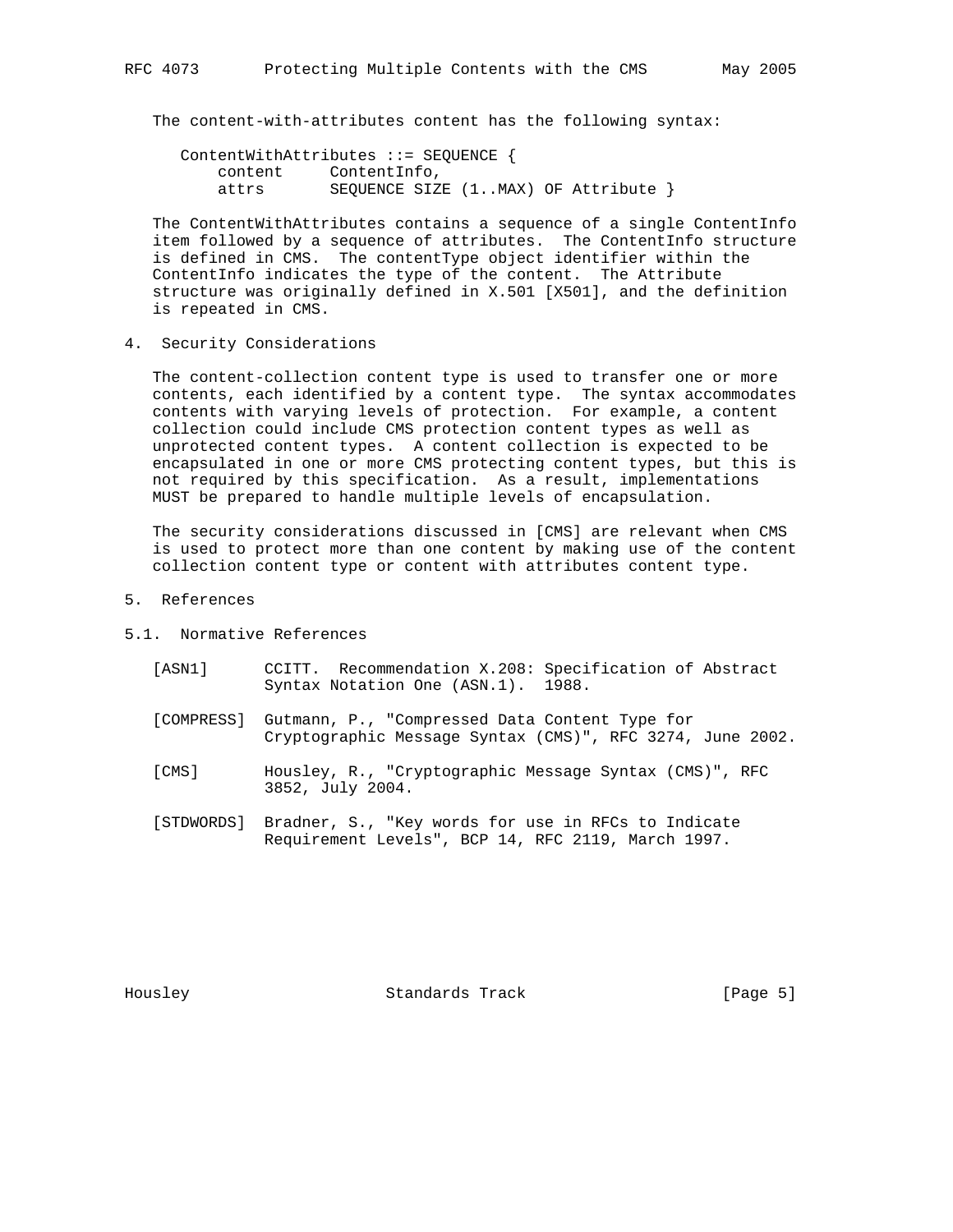RFC 4073 Protecting Multiple Contents with the CMS May 2005

## 5.2. Informative References

- [MIME] Freed, N. and N. Borenstein, "Multipurpose Internet Mail Extensions (MIME) Part One: Format of Internet Message Bodies", RFC 2045, November 1996.
- [MSG] Ramsdell, B., "Secure/Multipurpose Internet Mail Extensions (S/MIME) Version 3.1 Message Specification", RFC 3851, July 2004.
- [X501] CCITT. Recommendation X.501: The Directory -- Models. 1988.

Housley Standards Track [Page 6]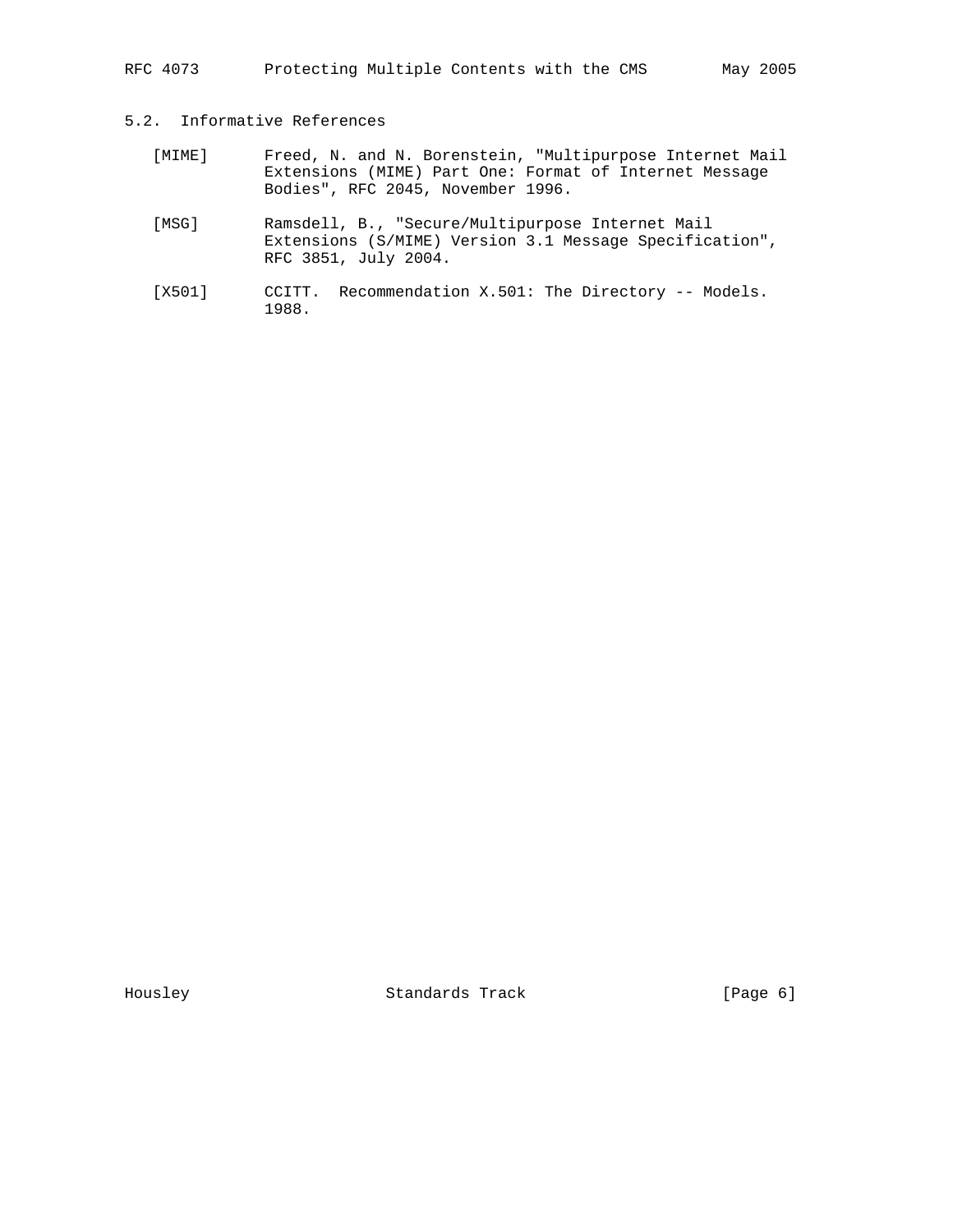Appendix A: ASN.1 Module

```
 The ASN.1 module contained in this appendix defines the structures
  that are needed to implement this specification. It is expected to
  be used in conjunction with the ASN.1 modules in [CMS] and
 [COMPRESS].
  ContentCollectionModule
   \{ iso(1) member-body(2) us(840) rsadsi(113549) pkcs(1)
     pkcs-9(9) smime(16) modules(0) 26 }
  DEFINITIONS IMPLICIT TAGS ::=
  BEGIN
  IMPORTS
    Attribute, ContentInfo
      FROM CryptographicMessageSyntax2004 -- [CMS]
       \{ iso(1) member-body(2) us(840) rsadsi(113549)pkcs(1) pkcs-9(9) simte(16) modules(0) cms-2001(14) } -- Content Collection Content Type and Object Identifier
  id-ct-contentCollection OBJECT IDENTIFIER ::= {
         iso(1) member-body(2) us(840) rsadsi(113549) pkcs(1)
          pkcs9(9) smime(16) ct(1) 19 }
  ContentCollection ::= SEQUENCE SIZE (1..MAX) OF ContentInfo
  -- Content With Attributes Content Type and Object Identifier
 id-ct-contentWithAttrs OBJECT IDENTIFIER ::= {
         iso(1) member-body(2) us(840) rsadsi(113549) pkcs(1) pkcs9(9) smime(16) ct(1) 20 }
  ContentWithAttributes ::= SEQUENCE {
content ContentInfo,
attrs SEQUENCE SIZE (1..MAX) OF Attribute }
```
END

Housley Standards Track [Page 7]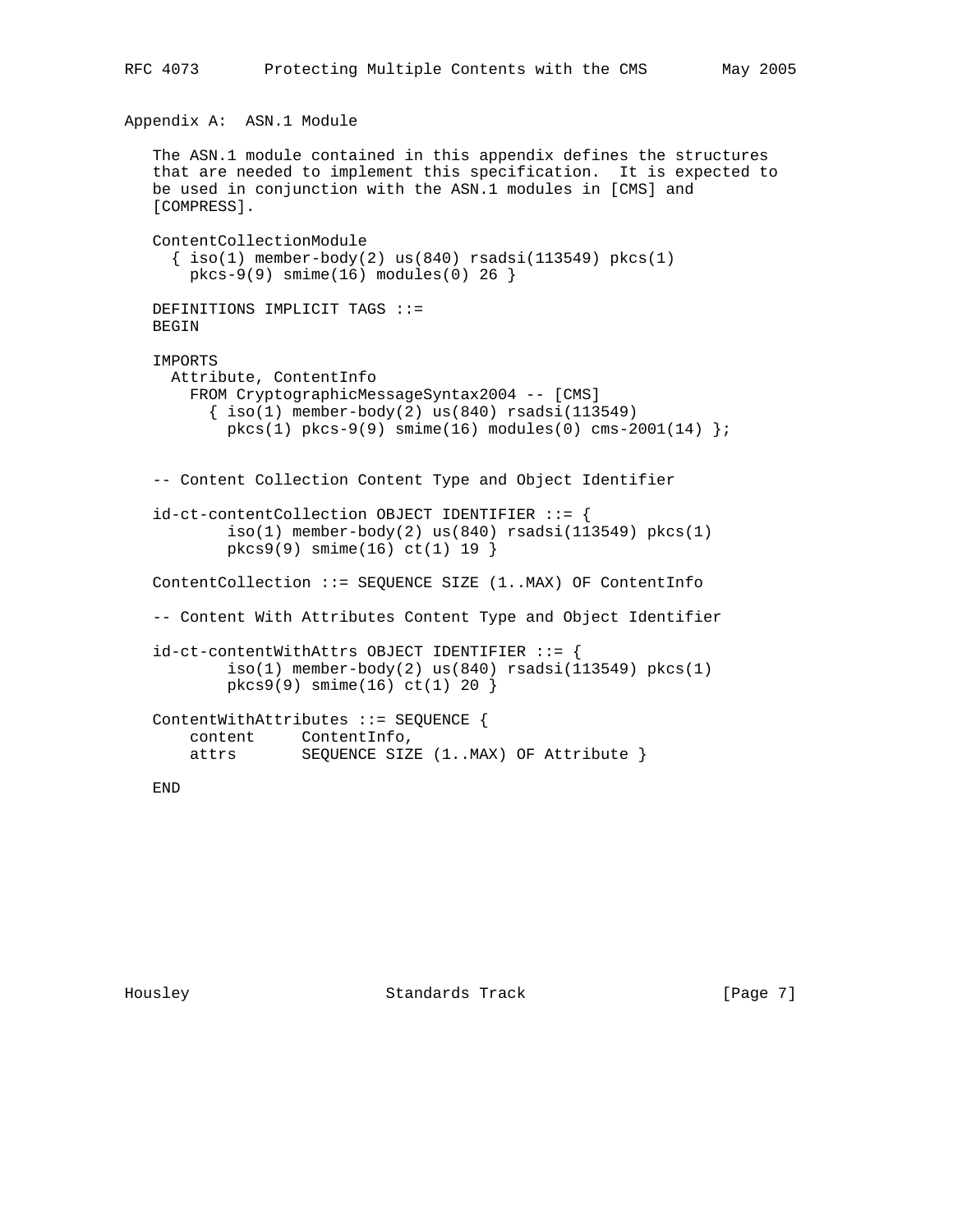Author's Address

 Russell Housley Vigil Security, LLC 918 Spring Knoll Drive Herndon, VA 20170 USA

EMail: housley@vigilsec.com

Housley Standards Track [Page 8]